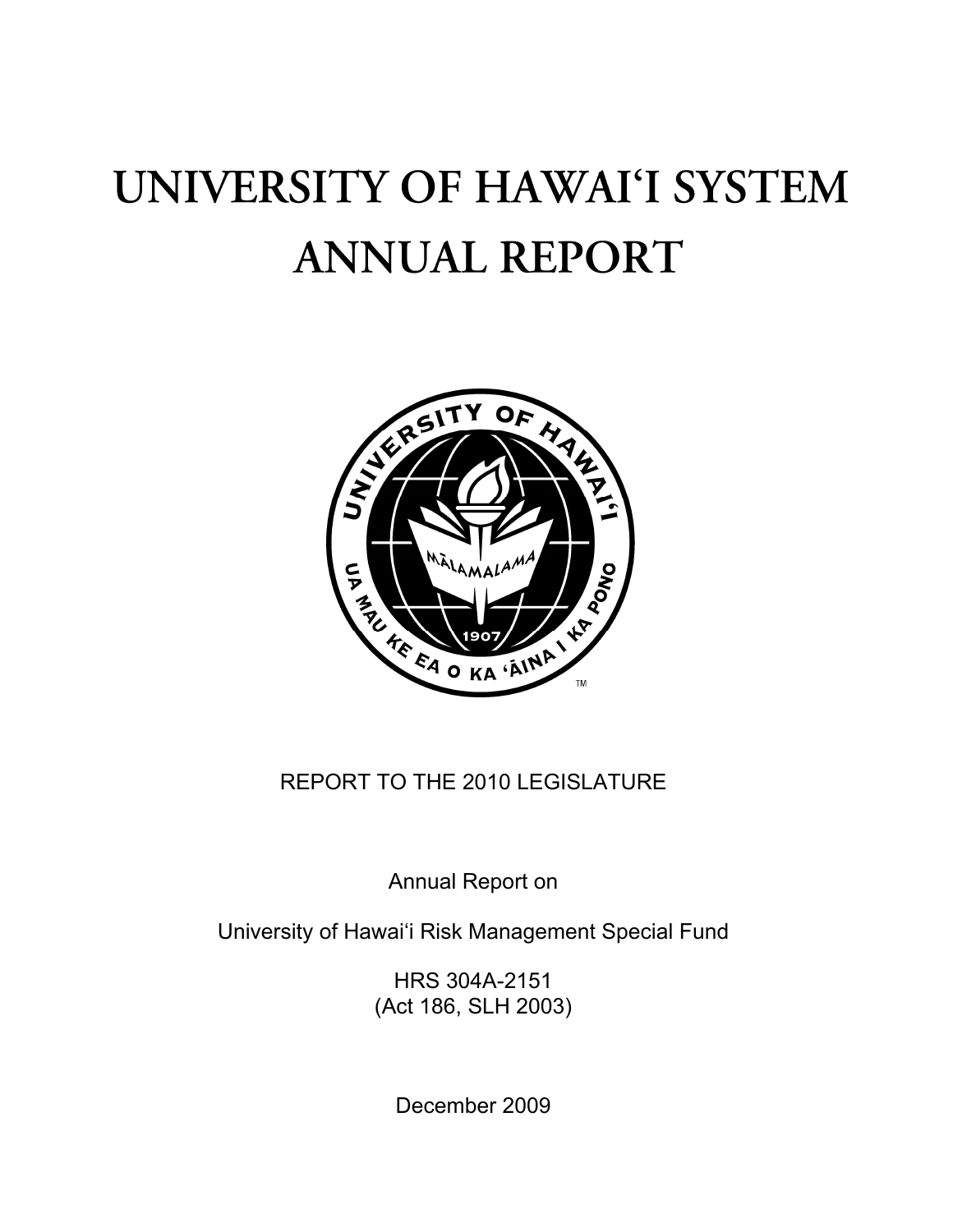## **Report to the 2010 Legislature on University of Hawaiʻi Risk Management Special Fund HRS 304A-2151 (Act 186, SLH 2003)**

#### December 2009

Act 186, SLH 2003 amended Chapter 304, Hawai'i Revised Statutes, by: (a) creating the University of Hawaiʻi risk management special fund (RMSF); and (b) providing the board of regents with the authority to approve the indemnification of persons, companies, and government entities, as necessary, to receive research and other funds for educational purposes.

 Act 186, SLH 2003 authorized the creation of the University of Hawaiʻi risk management special fund ("RMSF") effective July 1, 2003. During the fiscal year which ended June 30, 2009, the University of Hawaiʻi, Office of Risk Management assessed each campus based on numerous factors such as number of students, number of employees, number of automobiles, and square footage of buildings and collected a total of \$1,984,990.94. These assessments and a total of \$3,419.99 in deposits were added to the remaining balance of \$3,175,106.91 from FY 2008 for total available funds of \$5,163,517.84 for FY 2009. Total expenditures from the RMSF for FY 2009 were \$1,652,445.41. Payments were made for legal settlements (\$668,035.48), insurance premiums (\$780,139.66), and other legal expenses (\$205,501.86).